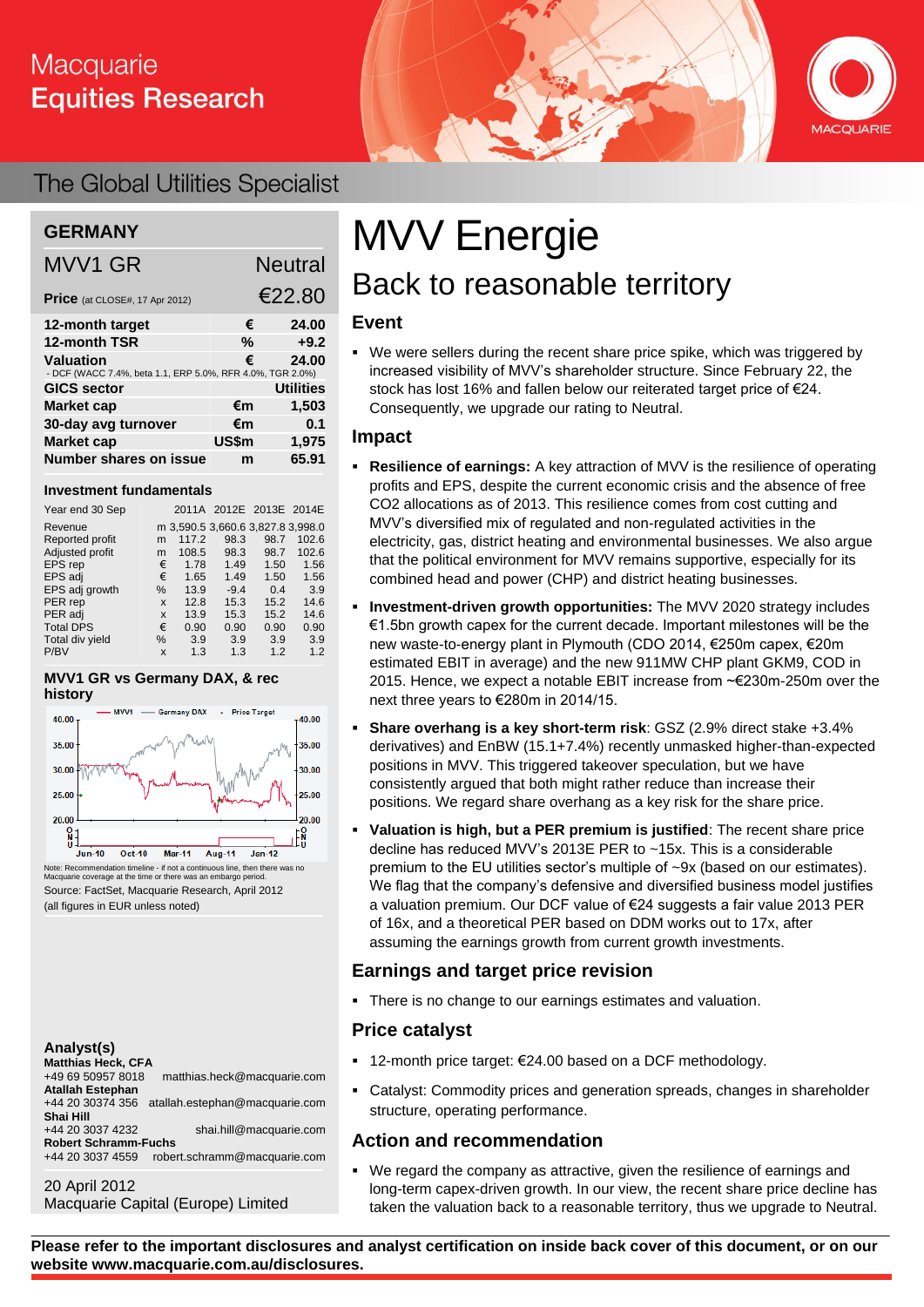#### **Macquarie Research** MVV Energie

#### **Important disclosures:**

**Macquarie - Australia/New Zealand** Outperform – return >3% in excess of benchmark return Neutral – return within 3% of benchmark return Underperform – return >3% below benchmark return

Benchmark return is determined by long term nominal GDP growth plus 12 month forward market dividend yield

#### **Macquarie – Asia/Europe**

Outperform – expected return >+10% Neutral – expected return from -10% to +10% Underperform – expected return <-10%

#### **Macquarie First South - South Africa**

Outperform – expected return >+10% Neutral – expected return from -10% to +10% Underperform – expected return <-10%

#### **Macquarie - Canada**

Outperform – return >5% in excess of benchmark return Neutral – return within 5% of benchmark return Underperform – return >5% below benchmark return

#### **Macquarie - USA**

Outperform (Buy) – return >5% in excess of Russell 3000 index return Neutral (Hold) – return within 5% of Russell 3000 index return

Underperform (Sell)– return >5% below Russell 3000 index return

#### **Volatility index definition\***

This is calculated from the volatility of historical price movements.

**Very high–highest risk** – Stock should be expected to move up or down 60–100% in a year – investors should be aware this stock is highly speculative.

**High** – stock should be expected to move up or down at least 40–60% in a year – investors should be aware this stock could be speculative.

**Medium** – stock should be expected to move up or down at least 30–40% in a year.

**Low–medium** – stock should be expected to move up or down at least 25–30% in a year.

**Low** – stock should be expected to move up or down at least 15–25% in a year. \* Applicable to Australian/NZ/Canada stocks only

**Recommendations** – 12 months **Note:** Quant recommendations may differ from Fundamental Analyst recommendations

**Financial definitions**

All "Adjusted" data items have had the following

adjustments made: Added back: goodwill amortisation, provision for catastrophe reserves, IFRS derivatives & hedging, IFRS impairments & IFRS interest expense Excluded: non recurring items, asset revals, property revals, appraisal value uplift, preference dividends & minority interests

**EPS** = adjusted net profit / efpowa\*

number of shares

**ROA** = adjusted ebit / average total assets **ROA Banks/Insurance** = adjusted net profit /average total assets **ROE** = adjusted net profit / average shareholders funds **Gross cashflow** = adjusted net profit + depreciation \*equivalent fully paid ordinary weighted average

All Reported numbers for Australian/NZ listed stocks are modelled under IFRS (International Financial Reporting Standards).

#### **Recommendation proportions – For quarter ending 31 March 2012**

|              | <b>AU/NZ</b> | Asia   | <b>RSA</b> | <b>USA</b> | СA     | EUR |                                                                                            |
|--------------|--------------|--------|------------|------------|--------|-----|--------------------------------------------------------------------------------------------|
| Outperform   | 53.90%       | 60.60% | 57.50%     | 43.59%     | 66.67% |     | 46.89% (for US coverage by MCUSA, 10.86% of stocks covered are investment banking clients) |
| Neutral      | 31.56%       | 23.00% | 32.50%     | 51.09%     | 30.00% |     | 32.60% (for US coverage by MCUSA, 9.50% of stocks covered are investment banking clients)  |
| Underperform | 14.54%       | 16.40% | 10.00%     | $5.32\%$   | 3.33%  |     | 20.51% (for US coverage by MCUSA, 1.36% of stocks covered are investment banking clients)  |
|              |              |        |            |            |        |     |                                                                                            |

#### **Company Specific Disclosures:**

Sal Oppenheim jr & Cie KGaA and/or its affiliated entities received compensation for investment banking services from MVV Energie AG in the last 12 months.

Important disclosure information regarding the subject companies covered in this report is available at www.macquarie.com/disclosures.

#### **Analyst Certification:**

The views expressed in this research accurately reflect the personal views of the analyst(s) about the subject securities or issuers and no part of the compensation of the analyst(s) was, is, or will be directly or indirectly related to the inclusion of specific recommendations or views in this research. The analyst principally responsible for the preparation of this research receives compensation based on overall revenues of Macquarie Group Ltd ABN 94 122 169 279 (AFSL No. 318062) (MGL) and its related entities (the Macquarie Group) and has taken reasonable care to achieve and maintain independence and objectivity in making any recommendations.

#### **General Disclaimers:**

Macquarie Securities (Australia) Ltd; Macquarie Capital (Europe) Ltd; Macquarie Capital Markets Canada Ltd; Macquarie Capital Markets North America Ltd; Macquarie Capital (USA) Inc; Macquarie Capital Securities Ltd and its Taiwan branch; Macquarie Capital Securities (Singapore) Pte Ltd; Macquarie Securities (NZ) Ltd; Macquarie First South Securities (Pty) Limited; Macquarie Capital Securities (India) Pvt Ltd; Macquarie Capital Securities (Malaysia) Sdn Bhd; Macquarie Securities Korea Limited and Macquarie Securities (Thailand) Ltd are not authorized deposit-taking institutions for the purposes of the Banking Act 1959 (Commonwealth of Australia), and their obligations do not represent deposits or other liabilities of Macquarie Bank Limited ABN 46 008 583 542 (MBL) or MGL. MBL does not guarantee or otherwise provide assurance in respect of the obligations of any of the above mentioned entities. MGL provides a guarantee to the Monetary Authority of Singapore in respect of the obligations and liabilities of Macquarie Capital Securities (Singapore) Pte Ltd for up to SGD 35 million. This research has been prepared for the general use of the wholesale clients of the Macquarie Group and must not be copied, either in whole or in part, or distributed to any other person. If you are not the intended recipient you must not use or disclose the information in this research in any way. If you received it in error, please tell us immediately by return e-mail and delete the document. We do not guarantee the integrity of any e-mails or attached files and are not responsible for any changes made to them by any other person. MGL has established and implemented a conflicts policy at group level (which may be revised and updated from time to time) (the "Conflicts Policy") pursuant to regulatory requirements (including the FSA Rules) which sets out how we must seek to identify and manage all material conflicts of interest. Nothing in this research shall be construed as a solicitation to buy or sell any security or product, or to engage in or refrain from engaging in any transaction. In preparing this research, we did not take into account your investment objectives, financial situation or particular needs. Macquarie salespeople, traders and other professionals may provide oral or written market commentary or trading strategies to our clients that reflect opinions which are contrary to the opinions expressed in this research. Macquarie Research produces a variety of research products including, but not limited to, fundamental analysis, macro-economic analysis, quantitative analysis, and trade ideas. Recommendations contained in one type of research product may differ from recommendations contained in other types of research, whether as a result of differing time horizons, methodologies, or otherwise. Before making an investment decision on the basis of this research, you need to consider, with or without the assistance of an adviser, whether the advice is appropriate in light of your particular investment needs, objectives and financial circumstances. There are risks involved in securities trading. The price of securities can and does fluctuate, and an individual security may even become valueless. International investors are reminded of the additional risks inherent in international investments, such as currency fluctuations and international stock market or economic conditions, which may adversely affect the value of the investment. This research is based on information obtained from sources believed to be reliable but we do not make any representation or warranty that it is accurate, complete or up to date. We accept no obligation to correct or update the information or opinions in it. Opinions expressed are subject to change without notice. No member of the Macquarie Group accepts any liability whatsoever for any direct, indirect, consequential or other loss arising from any use of this research and/or further communication in relation to this research. Clients should contact analysts at, and execute transactions through, a Macquarie Group entity in their home jurisdiction unless governing law permits otherwise. The date and timestamp for above share price and market cap is the closed price of the price date. #CLOSE is the final price at which the security is traded in the relevant exchange on the date indicated. **Country-Specific Disclaimers:** 

**Australia**: In Australia, research is issued and distributed by Macquarie Securities (Australia) Ltd (AFSL No. 238947), a participating organisation of the Australian Securities Exchange. **New Zealand**: In New Zealand, research is issued and distributed by Macquarie Securities (NZ) Ltd, a NZX Firm. **Canada**: In Canada, research is prepared, approved and distributed by Macquarie Capital Markets Canada Ltd, a participating organisation of the Toronto Stock Exchange, TSX Venture Exchange & Montréal Exchange. Macquarie Capital Markets North America Ltd., which is a registered brokerdealer and member of FINRA, accepts responsibility for the contents of reports issued by Macquarie Capital Markets Canada Ltd in the United States and sent to US persons. Any person wishing to effect transactions in the securities described in the reports issued by Macquarie Capital Markets Canada Ltd should do so with Macquarie Capital Markets North America Ltd. The Research Distribution Policy of Macquarie Capital Markets Canada Ltd is to allow all clients that are entitled to have equal access to our research. **United Kingdom**: In the United Kingdom, research is issued and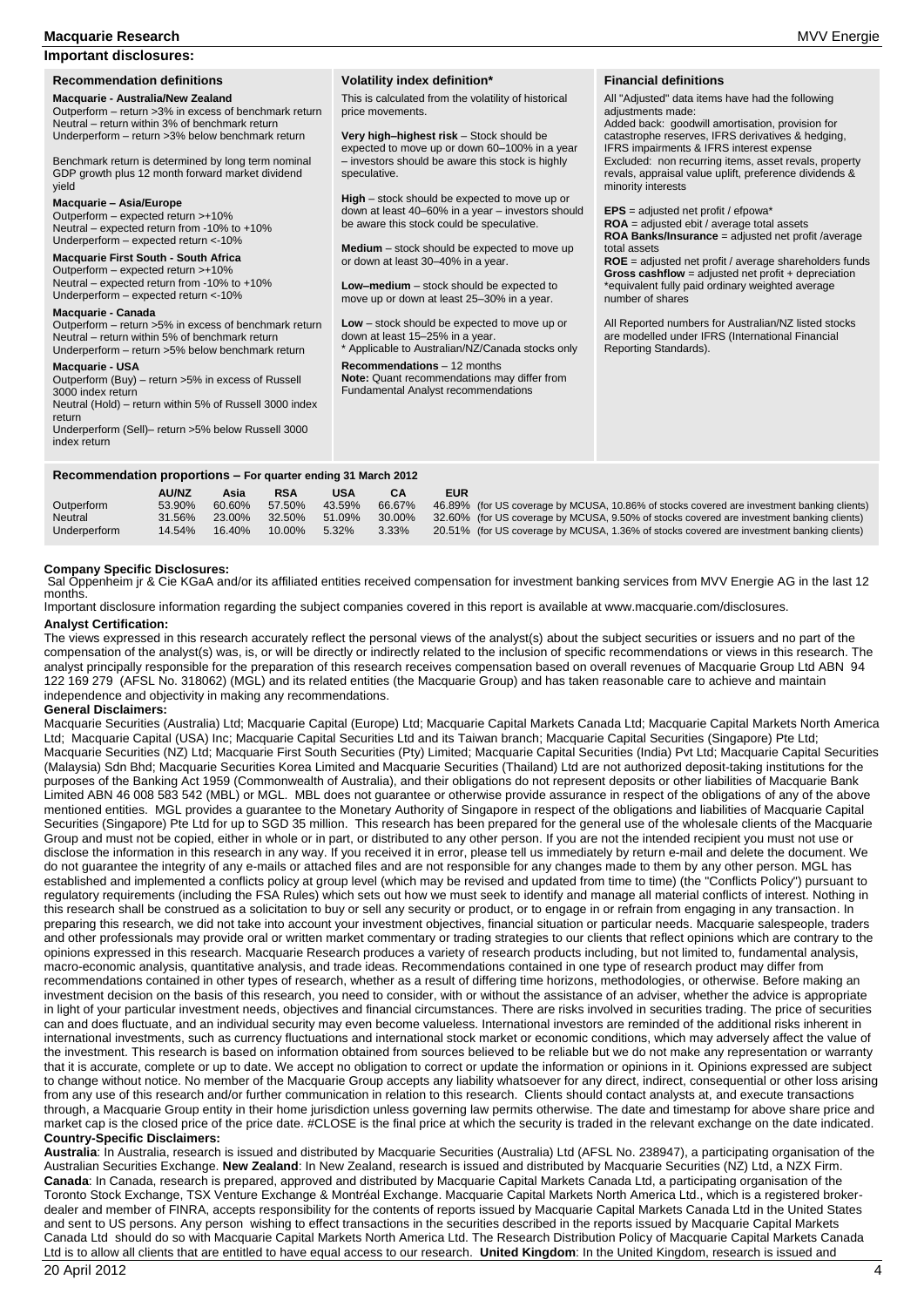**Macquarie Research Energie According to the Contract of the Contract of the Contract of the MVV Energie According to the MVV Energie According to the MVV Energie** distributed by Macquarie Capital (Europe) Ltd, which is authorised and regulated by the Financial Services Authority (No. 193905). **Germany**: In Germany, this research is issued and/or distributed by Macquarie Capital (Europe) Limited, Niederlassung Deutschland, which is authorised and regulated by the UK Financial Services Authority (No. 193905). and in Germany by BaFin. **France**: In France, research is issued and distributed by Macquarie Capital (Europe) Ltd, which is authorised and regulated in the United Kingdom by the Financial Services Authority (No. 193905). **Hong Kong & Mainland China**: In Hong Kong, research is issued and distributed by Macquarie Capital Securities Ltd, which is licensed and regulated by the Securities and Futures Commission. In Mainland China, Macquarie Securities (Australia) Limited Shanghai Representative Office only engages in nonbusiness operational activities excluding issuing and distributing research. Only non-A share research is distributed into Mainland China by Macquarie Capital Securities Ltd. **Japan**: In Japan, research is issued and distributed by Macquarie Capital Securities (Japan) Limited, a member of the Tokyo Stock Exchange, Inc. and Osaka Securities Exchange Co. Ltd (Financial Instruments Firm, Kanto Financial Bureau (kin-sho) No. 231, a member of Japan Securities Dealers Association and The Financial Futures Association of Japan and Japan Securities Investment Advisers Association). **India:** In India, research is issued and distributed by Macquarie Capital Securities (India) Pvt Ltd., 92, Level 9, 2 North Avenue, Maker Maxity, Bandra Kurla Complex, Bandra (East), Mumbai – 400 051, India, which is a SEBI registered Stock Broker having membership with National Stock Exchange of India Limited (INB231246738) and Bombay Stock Exchange Limited (INB011246734). **Malaysia**: In Malaysia, research is issued and distributed by Macquarie Capital Securities (Malaysia) Sdn. Bhd. (Company registration number: 463469-W) which is a Participating Organisation of Bursa Malaysia Berhad and a holder of Capital Markets Services License issued by the Securities Commission. **Taiwan**: Information on securities/instruments that are traded in Taiwan is distributed by Macquarie Capital Securities Ltd, Taiwan Branch, which is licensed and regulated by the Financial Supervisory Commission. No portion of the report may be reproduced or quoted by the press or any other person without authorisation from Macquarie. Nothing in this research shall be construed as a solicitation to buy or sell any security or product. Research Associate(s) in this report who are registered as Clerks only assist in the preparation of research and are not engaged in writing the research. **Thailand**: In Thailand, research is produced with the contribution of Kasikorn Securities Public Company Limited, issued and distributed by Macquarie Securities (Thailand) Ltd. Macquarie Securities (Thailand) Ltd. is a licensed securities company that is authorized by the Ministry of Finance, regulated by the Securities and Exchange Commission of Thailand and is an exchange member of the Stock Exchange of Thailand. Macquarie Securities (Thailand) Limited and Kasikorn Securities Public Company Limited have entered into an exclusive strategic alliance agreement to broaden and deepen the scope of services provided to each parties respective clients. The strategic alliance does not constitute a joint venture. The Thai Institute of Directors Association has disclosed the Corporate Governance Report of Thai Listed Companies made pursuant to the policy of the Securities and Exchange Commission of Thailand. Macquarie Securities (Thailand) Ltd does not endorse the result of the Corporate Governance Report of Thai Listed Companies but this Report can be accessed at: http://www.thaiiod.com/en/publications.asp?type=4. **South Korea**: In South Korea, unless otherwise stated, research is prepared, issued and distributed by Macquarie Securities Korea Limited, which is regulated by the Financial Supervisory Services. Information on analysts in MSKL is disclosed at http://dis.kofia.or.kr/fs/dis2/fundMgr/DISFundMgrAnalystPop.jsp?companyCd2=A03053&pageDiv=02. **South Africa**: In South Africa, research is issued and distributed by Macquarie First South Securities (Pty) Limited, a member of the JSE Limited. **Singapore**: In Singapore, research is issued and distributed by Macquarie Capital Securities (Singapore) Pte Ltd (Company Registration Number: 198702912C), a Capital Markets Services license holder under the Securities and Futures Act to deal in securities and provide custodial services in Singapore. Pursuant to the Financial Advisers (Amendment) Regulations 2005, Macquarie Capital Securities (Singapore) Pte Ltd is exempt from complying with sections 25, 27 and 36 of the Financial Advisers Act. All Singapore-based recipients of research produced by Macquarie Capital (Europe) Limited, Macquarie Capital Markets Canada Ltd, Macquarie First South Securities (Pty) Limited and Macquarie Capital (USA) Inc. represent and warrant that they are institutional investors as defined in the Securities and Futures Act. **United States**: In the United States, research is issued and distributed by Macquarie Capital (USA) Inc., which is a registered broker-dealer and member of FINRA. Macquarie Capital (USA) Inc, accepts responsibility for the content of each research report prepared by one of its non-US affiliates when the research report is distributed in the United States by Macquarie Capital (USA) Inc. Macquarie Capital (USA) Inc.'s affiliate's analysts are not registered as research analysts with FINRA, may not be associated persons of Macquarie Capital (USA) Inc., and therefore may not be subject to FINRA rule restrictions on communications with a subject company, public appearances, and trading securities held by a research analyst account. Any persons receiving this report directly from Macquarie Capital (USA) Inc. and wishing to effect a transaction in any security described herein should do so with Macquarie Capital (USA) Inc. Important disclosure information regarding the subject companies covered in this report is available at www.macquarie.com/research/disclosures, or contact your registered representative at 1-888-MAC-STOCK, or write to the Supervisory Analysts, Research Department, Macquarie Securities, 125 W.55th Street, New York, NY 10019. © Macquarie Group

| Auckland<br>Tel: (649) 377 6433  | <b>Bangkok</b><br>Tel: (662) 694 7999                  | Calgary<br>Tel: (1 403) 218 6650                       | <b>Denver</b><br>Tel: (303) 952 2800                                                                                                            | Frankfurt<br>Tel: (069) 509 578 000 Tel: (41) 22 818 7777 | Geneva                            | <b>Hong Kong</b><br>Tel: (852) 2823 3588 |
|----------------------------------|--------------------------------------------------------|--------------------------------------------------------|-------------------------------------------------------------------------------------------------------------------------------------------------|-----------------------------------------------------------|-----------------------------------|------------------------------------------|
|                                  |                                                        |                                                        |                                                                                                                                                 |                                                           |                                   |                                          |
| Jakarta<br>Tel: (62 21) 515 1818 | Johannesburg<br>Tel: (2711) 583 2000                   | Kuala Lumpur<br>Tel: (60 3) 2059 8833                  | London<br>Tel: (44 20) 3037 2000 Tel: (63 2) 857 0888                                                                                           | Manila                                                    | Melbourne<br>Tel: (613) 9635 8139 | <b>Montreal</b><br>Tel: (1 514) 925 2850 |
| Mumbai                           | Munich<br>Tel: (91 22) 6653 3000 Tel: (089) 2444 31800 | <b>New York</b><br>Tel: (1 212) 231 2500               | Paris<br>Tel: (33 1) 7842 3823                                                                                                                  | Perth<br>Tel: (618) 9224 0888                             | Seoul<br>Tel: (82 2) 3705 8500    | Shanghai<br>Tel: (86 21) 6841 3355       |
| Singapore<br>Tel: (65) 6601 1111 | Sydney<br>Tel: (612) 8232 9555                         | Taipei<br>Tel: (886 2) 2734 7500 Tel: (81 3) 3512 7900 | Tokvo                                                                                                                                           | Toronto<br>Tel: (1 416) 848 3500                          |                                   |                                          |
|                                  |                                                        |                                                        | Available to clients on the world wide web at www macquarieresearch com and through Thomson Financial FactSet Reuters, Bloomberg, CapitalIO and |                                                           |                                   |                                          |

on the world wide web at www.macquarieresearch.com and through Thomson Financial, FactSet, Reuters, Bloomberg, CapitalIQ and TheMarkets.com.